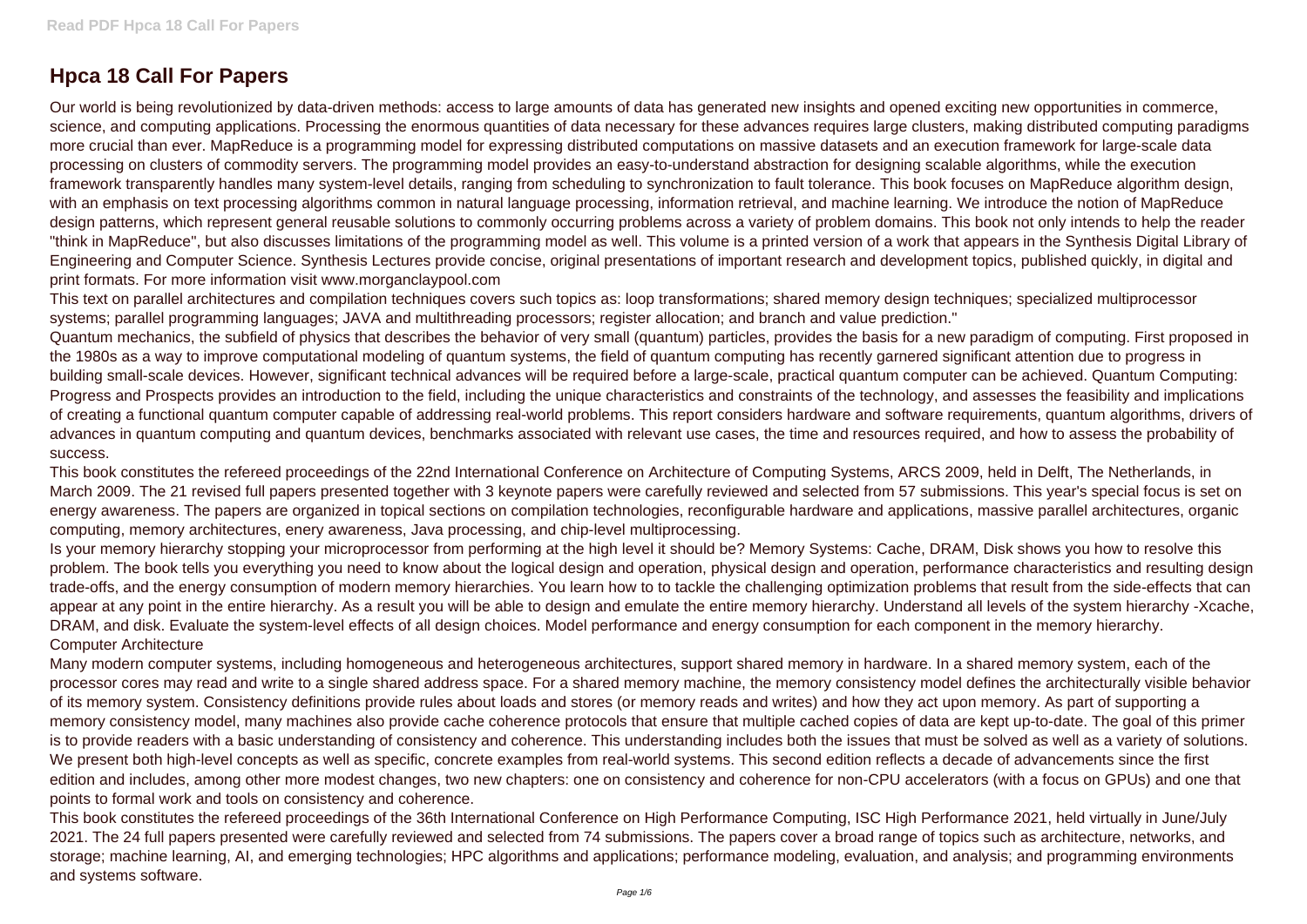Enabling technologies - An overview of cluster computing / Thomas Sterling / - Node Hardware / Thomas Sterling / - Linux / Peter H. Beckman / - Network Hardware / Thomas Sterling / - Network Software / Thomas Sterling / - Setting Up clusters : installation and configuration - How fast is my beowulf? / David Bailey / - Parallel programming / - Parallel programming with MPI / William Gropp / - Advanced topics in MPI programming / William Gropp / - Parallel programming with PVM / Al Geist / - Fault-tolerant and adaptive programs with PVM / Al Geist / - Managing clusters / - Cluster workload management / James Patton Jones / - Condor : a distributed job scheduler / - Maui scheduler : A multifunction cluster scheduler / David B. Jackson / - PBS : portable batch system / James Patton Jones / - PVFS : parallel virtual file system / Walt Ligon / - Chiba city : the Argonne scalable cluster.

Distributed and Cloud Computing: From Parallel Processing to the Internet of Things offers complete coverage of modern distributed computing technology including clusters, the grid, service-oriented architecture, massively parallel processors, peer-to-peer networking, and cloud computing. It is the first modern, up-to-date distributed systems textbook; it explains how to create high-performance, scalable, reliable systems, exposing the design principles, architecture, and innovative applications of parallel, distributed, and cloud computing systems. Topics covered by this book include: facilitating management, debugging, migration, and disaster recovery through virtualization; clustered systems for research or ecommerce applications; designing systems as web services; and social networking systems using peer-to-peer computing. The principles of cloud computing are discussed using examples from open-source and commercial applications, along with case studies from the leading distributed computing vendors such as Amazon, Microsoft, and Google. Each chapter includes exercises and further reading, with lecture slides and more available online. This book will be ideal for students taking a distributed systems or distributed computing class, as well as for professional system designers and engineers looking for a reference to the latest distributed technologies including cloud, P2P and grid computing. Complete coverage of modern distributed computing technology including clusters, the grid, service-oriented architecture, massively parallel processors, peer-to-peer networking, and cloud computing Includes case studies from the leading distributed computing vendors: Amazon, Microsoft, Google, and more Explains how to use virtualization to facilitate management, debugging, migration, and disaster recovery Designed for undergraduate or graduate students taking a distributed systems course—each chapter includes exercises and further reading, with lecture slides and more available online

at the distributed virtual Program Committee meeting. Each paper's review recomm- dationswere carefully checkedfor consistency; in many instances, the Vice Chairs read the papers themselves when the reviews did not seem suf?cient to make a decision. Throughout the reviewing process, I received a tremendous amount of help and advice from General Co-chair Manish Parashar, Steering Chair Viktor Prasanna, and last year's Program Chair Srinivas Aluru; I am very grateful to them. My thanks also go to the Publications Chair Sushil Prasad for his outstanding efforts in putting the proceedings together. Finally, I thank all the authors for their contributions to a hi- quality technical program. I wish all the attendees a very enjoyable and informative meeting. December 2008 P. Sadayappan Message from the General Co-chairs and the Vice General Cochairs On behalf of the organizers of the 15th International Conference on High-Performance Computing(HiPC), it is our pleasureto present these proceedingsand we hopeyou will ?nd them exciting and rewarding. The HiPC callforpapers, once again, receivedanoverwhelming response, attracting

HPCAThe Seventh International Symposium on High-Performance Computer Architecture : Proceedings, 19-24 January 2001, Monterrey, Nuevo Leon, MéxicoIEEE A survey of architectural mechanisms and implementation techniques for exploiting fine- and coarse-grained parallelism within microprocessors. Beginning with a review of past techniques, the monograph provides a comprehensive account of state-of-the-art techniques used in microprocessors, covering both the concepts involved and implementations in sample processors. The whole is rounded off with a thorough review of the research techniques that will lead to future microprocessors. XXXXXXX Neuer Text This monograph surveys architectural mechanisms and implementation techniques for exploiting fine-grained and coarse-grained parallelism within microprocessors. It presents a comprehensive account of state-of-the-art techniques used in microprocessors that covers both the concepts involved and possible implementations. The authors also provide application-oriented methods and a thorough review of the research techniques that will lead to the development of future processors.

Since its first volume in 1960, Advances in Computers has presented detailed coverage of innovations in hardware and software and in computer theory, design, and applications. It has also provided contributors with a medium in which they can examine their subjects in greater depth and breadth than that allowed by standard journal articles. As a result, many articles have become standard references that continue to be of significant, lasting value despite the rapid growth taking place in the field. This volume is organized around engineering large scale software systems. It discusses which technologies are useful for building these systems, which are useful to incorporate in these systems, and which are useful to evaluate these systems.

317submissionsfrom27countries.P.Sadayappan,theProgramChair,andthe Program Committee worked with remarkablededication to put together an outstandingtechnical program consisting of the 46 papers that appear in these proceedings.

The computing world today is in the middle of a revolution: mobile clients and cloud computing have emerged as the dominant paradigms driving programming and hardware innovation today. The Fifth Edition of Computer Architecture focuses on this dramatic shift, exploring the ways in which software and technology in the cloud are accessed by cell phones, tablets, laptops, and other mobile computing devices. Each chapter includes two real-world examples, one mobile and one datacenter, to illustrate this revolutionary change. Updated to cover the mobile computing revolution Emphasizes the two most important topics in architecture today: memory hierarchy and parallelism in all its forms.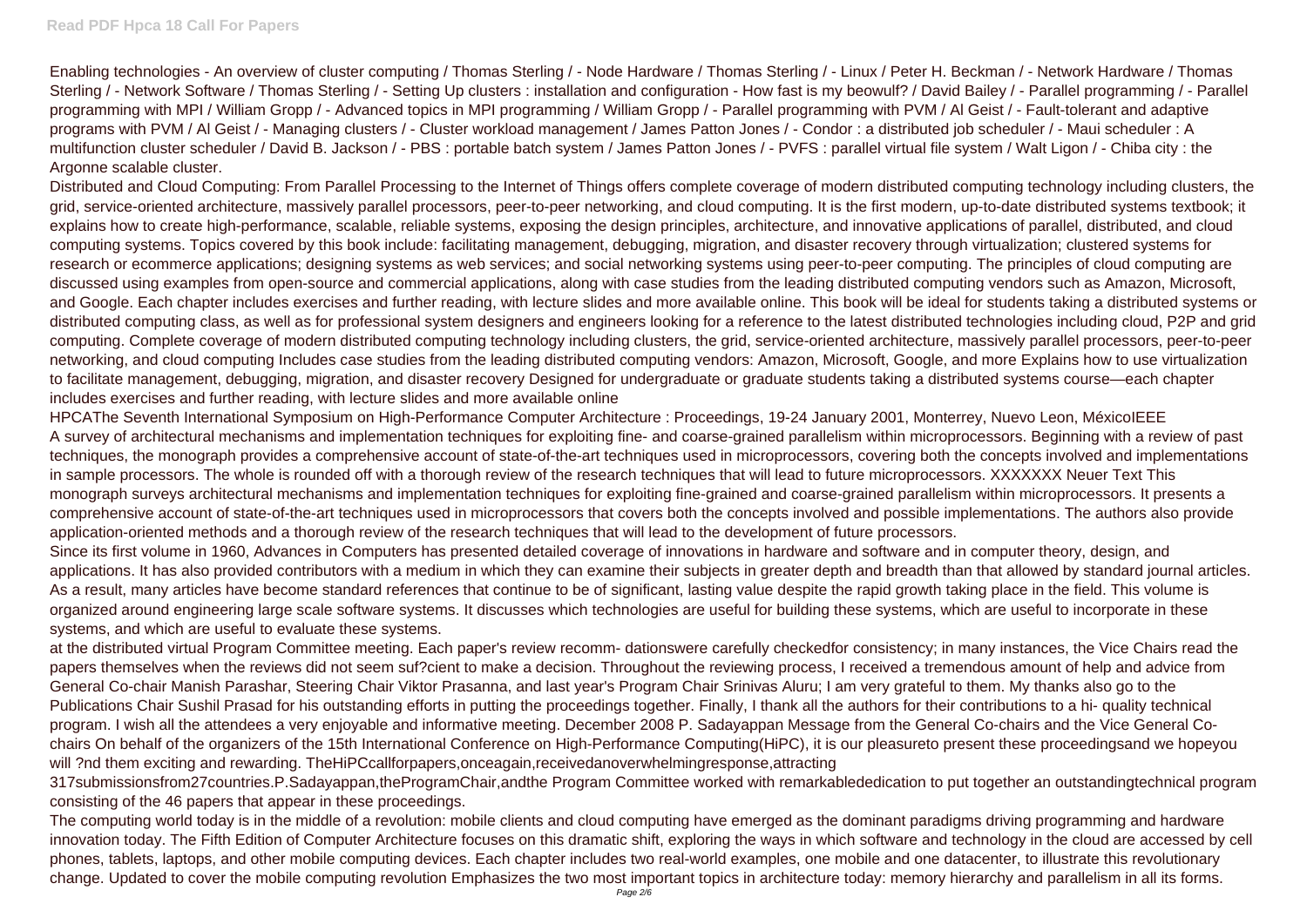Develops common themes throughout each chapter: power, performance, cost, dependability, protection, programming models, and emerging trends ("What's Next") Includes three review appendices in the printed text. Additional reference appendices are available online. Includes updated Case Studies and completely new exercises. Most emerging applications in imaging and machine learning must perform immense amounts of computation while holding to strict limits on energy and power. To meet these goals, architects are building increasingly specialized compute engines tailored for these specific tasks. The resulting computer systems are heterogeneous, containing multiple processing cores with wildly different execution models. Unfortunately, the cost of producing this specialized hardware—and the software to control it—is astronomical. Moreover, the task of porting algorithms to these heterogeneous machines typically requires that the algorithm be partitioned across the machine and rewritten for each specific architecture, which is time consuming and prone to error. Over the last several years, the authors have approached this problem using domain-specific languages (DSLs): high-level programming languages customized for specific domains, such as database manipulation, machine learning, or image processing. By giving up generality, these languages are able to provide high-level abstractions to the developer while producing high performance output. The purpose of this book is to spur the adoption and the creation of domainspecific languages, especially for the task of creating hardware designs. In the first chapter, a short historical journey explains the forces driving computer architecture today. Chapter 2 describes the various methods for producing designs for accelerators, outlining the push for more abstraction and the tools that enable designers to work at a higher conceptual level. From there, Chapter 3 provides a brief introduction to image processing algorithms and hardware design patterns for implementing them. Chapters 4 and 5 describe and compare Darkroom and Halide, two domain-specific languages created for image processing that produce high-performance designs for both FPGAs and CPUs from the same source code, enabling rapid design cycles and quick porting of algorithms. The final section describes how the DSL approach also simplifies the problem of interfacing between application code and the accelerator by generating the driver stack in addition to the accelerator configuration. This book should serve as a useful introduction to domain-specialized computing for computer architecture students and as a primer on domain-specific languages and image processing hardware for those with more experience in the field.

Topics covered in this text include: microarchitecture; memory architectures; multiprocessor systems; code generation techniques; energy and thermal management; prediction techniques; application-specific designs; performance modelling and analysis; and latency tolerance techniques.

This book constitutes the thoroughly refereed post-conference proceedings of the Second International Conference on High Performance Computing and Applications, HPCA 2009, held in Shangahi, China, in August 2009. The 71 revised papers presented together with 10 invited presentations were carefully selected from 324 submissions. The papers cover topics such as numerical algorithms and solutions; high performance and grid computing; novel approaches to high performance computing; massive data storage and processsing; and hardware acceleration.

This book constitutes revised selected papers from 7 workshops that were held in conjunction with the ISC High Performance 2016 conference in Frankfurt, Germany, in June 2016. The 45 papers presented in this volume were carefully reviewed and selected for inclusion in this book. They stem from the following workshops: Workshop on Exascale Multi/Many Core Computing Systems, E-MuCoCoS; Second International Workshop on Communication Architectures at Extreme Scale, ExaComm; HPC I/O in the Data Center Workshop, HPC-IODC; International Workshop on OpenPOWER for HPC, IWOPH; Workshop on the Application Performance on Intel Xeon Phi – Being Prepared for KNL and Beyond, IXPUG; Workshop on Performance and Scalability of Storage Systems, WOPSSS; and International Workshop on Performance Portable Programming Models for Accelerators, P3MA.

This book constitutes the thoroughly refereed post-proceedings of the Second International Workshop on Power-Aware Computer Systems, PACS 2002, held in Cambridge, MA, USA, in February 2002. The 13 revised full papers presented were carefully selected for inclusion in the book during two rounds of reviewing and revision. The papers are organized in topical sections on power-aware architecture and microarchitecture, power-aware real-time systems, power modeling and monitoring, and power-aware operating systems and compilers.

The complexity of modern computer networks and systems, combined with the extremely dynamic environments in which they operate, is beginning to outpace our ability to manage them. Taking yet another page from the biomimetics playbook, the autonomic computing paradigm mimics the human autonomic nervous system to free system developers and administrators from performing and overseeing low-level tasks. Surveying the current path toward this paradigm, Autonomic Computing: Concepts, Infrastructure, and Applications offers a comprehensive overview of state-of-the-art research and implementations in this emerging area. This book begins by introducing the concepts and requirements of autonomic computing and exploring the architectures required to implement such a system. The focus then shifts to the approaches and infrastructures, including control-based and recipe-based concepts, followed by enabling systems, technologies, and services proposed for achieving a set of "self-\*" properties, including selfconfiguration, self-healing, self-optimization, and self-protection. In the final section, examples of real-world implementations reflect the potential of emerging autonomic systems, such as dynamic server allocation and runtime reconfiguration and repair. Collecting cutting-edge work and perspectives from leading experts, Autonomic Computing: Concepts, Infrastructure, and Applications reveals the progress made and outlines the future challenges still facing this exciting and dynamic field.

This book constitutes the thoroughly refereed post conference papers of the First International Conference on Blockchain and Trustworthy Systems, Blocksys 2019, held in Guangzhou, China, in December 2019. The 50 regular papers and the 19 short papers were carefully reviewed and selected from 130 submissions. The papers are focus on Blockchain and trustworthy systems can be applied to many fields, such as financial services, social management and supply chain management.

This book constitutes the thoroughly refereed post-conference proceedings of the 13th International Conference on Information Security and Cryptology, Inscrypt 2017, held in Xi'an, China, in November 2017. The 27 revised full papers presented together with 5 keynote speeches were carefully reviewed and selected from 80 submissions. The papers are organized in the following topical sections: cryptographic protocols and algorithms; digital signatures; encryption; cryptanalysis and attack; and applications.

Computer Architecture: A Quantitative Approach, Sixth Edition has been considered essential reading by instructors, students and practitioners of computer design for over 20 years. The sixth edition of this classic textbook from Hennessy and Patterson, winners of the 2017 ACM A.M. Turing Award recognizing contributions of lasting and major technical importance to the computing field, is fully revised with the latest developments in processor and system architecture. The text now features examples from the RISC-V (RISC Five) instruction set architecture, a modern RISC instruction set developed and designed to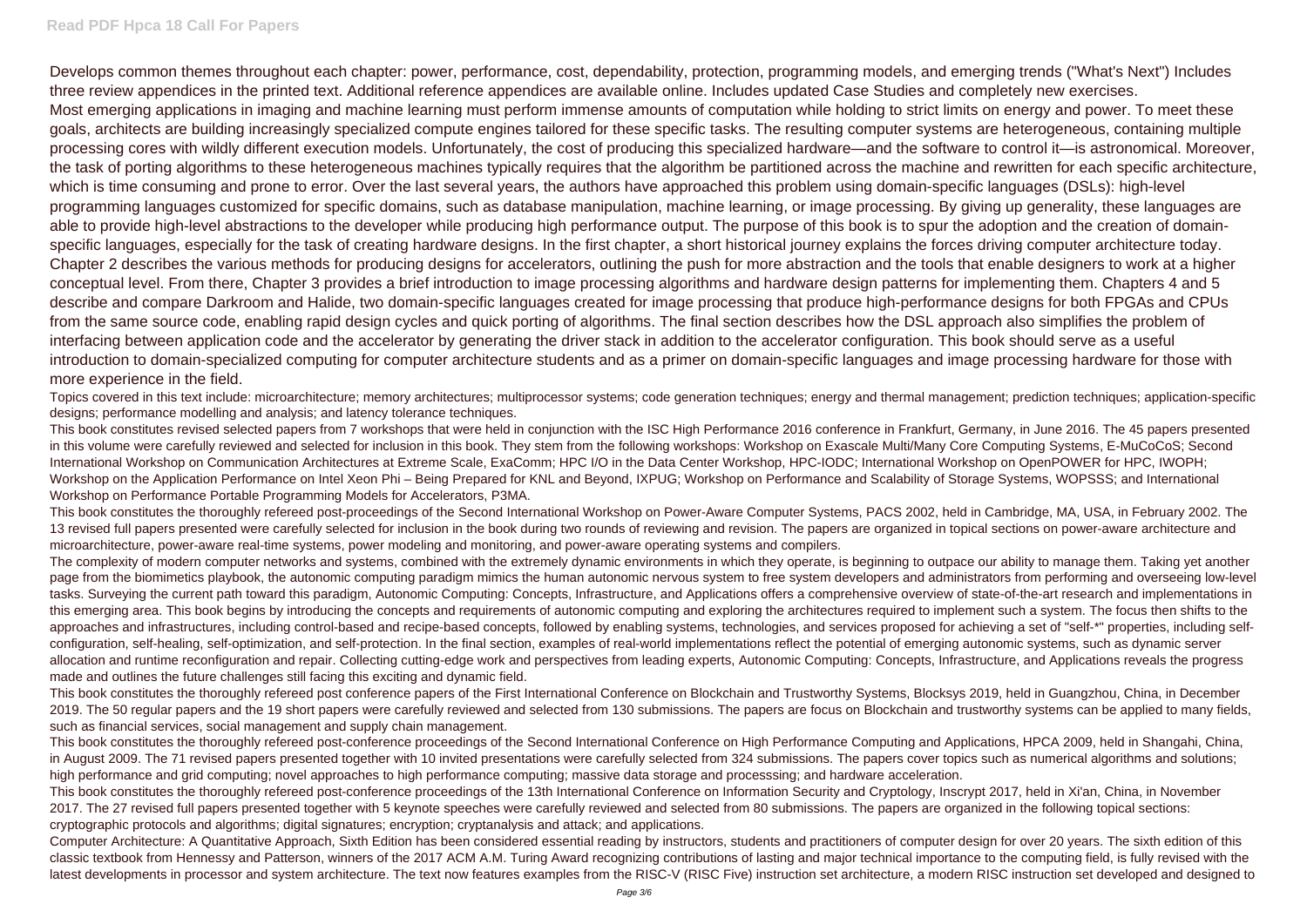be a free and openly adoptable standard. It also includes a new chapter on domain-specific architectures and an updated chapter on warehouse-scale computing that features the first public information on Google's newest WSC. True to its original mission of demystifying computer architecture, this edition continues the longstanding tradition of focusing on areas where the most exciting computing innovation is happening, while always keeping an emphasis on good engineering design. Winner of a 2019 Textbook Excellence Award (Texty) from the Textbook and Academic Authors Association Includes a new chapter on domain-specific architectures, explaining how they are the only path forward for improved performance and energy efficiency given the end of Moore's Law and Dennard scaling Features the first publication of several DSAs from industry Features extensive updates to the chapter on warehouse-scale computing, with the first public information on the newest Google WSC Offers updates to other chapters including new material dealing with the use of stacked DRAM; data on the performance of new NVIDIA Pascal GPU vs. new AVX-512 Intel Skylake CPU; and extensive additions to content covering multicore architecture and organization Includes "Putting It All Together" sections near the end of every chapter, providing real-world technology examples that demonstrate the principles covered in each chapter Includes review appendices in the printed text and additional reference appendices available online Includes updated and improved case studies and exercises ACM named John L. Hennessy and David A. Patterson, recipients of the 2017 ACM A.M. Turing Award for pioneering a systematic, quantitative approach to the design and evaluation of computer architectures with enduring impact on the microprocessor industry

Children's palliative care has developed rapidly as a discipline, as health care professionals recognise that the principles of adult palliative care may not always be applicable to children at the end of life. The unique needs of dying children are particularly evident across Africa, where the scale of the problem is overwhelming and the figures so enormous that they are barely comprehensible. Written by a group with wide experience of caring for dying childrenin Africa, this book provides practical, realistic guidance on improving access to, and delivery of, palliative care in this demanding setting. It looks at the themes common to palliative care - including communication, assessment, symptom management, psychosocial issues, ethical dilemmas, end of lifecare, and tips for the professional on compassion and conservation of energy - but always retains the focus on the particular needs of the health care professional in Africa. Whilst containing some theory, the emphasis is on practical action throughout. It will provide health care professonals working in Africa, and other resource-poor settings, with the confidence, knowledge, and capacity to improve care for the terminally ill child in constrained and demanding environments.

Computing and information and communications technology (ICT) has dramatically changed how we work and live, has had profound effects on nearly every sector of society, has transformed whole industries, and is a key component of U.S. global leadership. A fundamental driver of advances in computing and ICT has been the fact that the singleprocessor performance has, until recently, been steadily and dramatically increasing year over years, based on a combination of architectural techniques, semiconductor advances, and software improvements. Users, developers, and innovators were able to depend on those increases, translating that performance into numerous technological innovations and creating successive generations of ever more rich and diverse products, software services, and applications that had profound effects across all sectors of society. However, we can no longer depend on those extraordinary advances in single-processor performance continuing. This slowdown in the growth of single-processor computing performance has its roots in fundamental physics and engineering constraints--multiple technological barriers have converged to pose deep research challenges, and the consequences of this shift are deep and profound for computing and for the sectors of the economy that depend on and assume, implicitly or explicitly, ever-increasing performance. From a technology standpoint, these challenges have led to heterogeneous multicore chips and a shift to alternate innovation axes that include, but are not limited to, improving chip performance, mobile devices, and cloud services. As these technical shifts reshape the computing industry, with global consequences, the United States must be prepared to exploit new opportunities and to deal with technical challenges. The New Global Ecosystem in Advanced Computing: Implications for U.S. Competitiveness and National Security outlines the technical challenges, describe the global research landscape, and explore implications for competition and national security. A vision of the future of education in which the classroom experience is distributed across space and time without compromising learning. What if there were a model for learning in which the classroom experience was distributed across space and time--and students could still have the benefits of the traditional classroom, even if they can't be present physically or learn synchronously? In this book, two experts in online learning envision a future in which education from kindergarten through graduate school need not be tethered to a single physical classroom. The distributed classroom would neither sacrifice students' social learning experience nor require massive development resources. It goes beyond hybrid learning, so ubiquitous during the COVID-19 pandemic, and MOOCs, so trendy a few years ago, to reimagine the classroom itself. David Joyner and Charles Isbell, both of Georgia Tech, explain how recent developments, including distance learning and learning management systems, have paved the way for the distributed classroom. They propose that we dispense with the dichotomy between online and traditional education, and the assumption that online learning is necessarily inferior. They describe the distributed classroom's various delivery modes for in-person students, remote synchronous students, and remote asynchronous students; the goal would be a symmetry of experiences, with both students and teachers able to move from one mode to another. With The Distributed Classroom, Joyner and Isbell offer an optimistic, learner-centric view of the future of education, in which every person on earth is turned into a potential learner as barriers of cost, geography, and synchronicity disappear. This book constitutes the thoroughly refereed post-conference proceedings of the workshops held at the 37th International Symposium on Computer Architecture, ISCA 2010, in Saint-Malo, France, in June 2010. The 28 revised full papers presented were carefully reviewed and selected from the lectures given at 5 of these workshops. The papers address topics ranging from novel memory architectures to emerging application design and performance analysis and encompassed the following workshops: A4MMC, applications for multi- and many-cores; AMAS-BT, 3rd workshop on architectural and micro-architectural support for binary translation; EAMA, the 3rd Workshop for emerging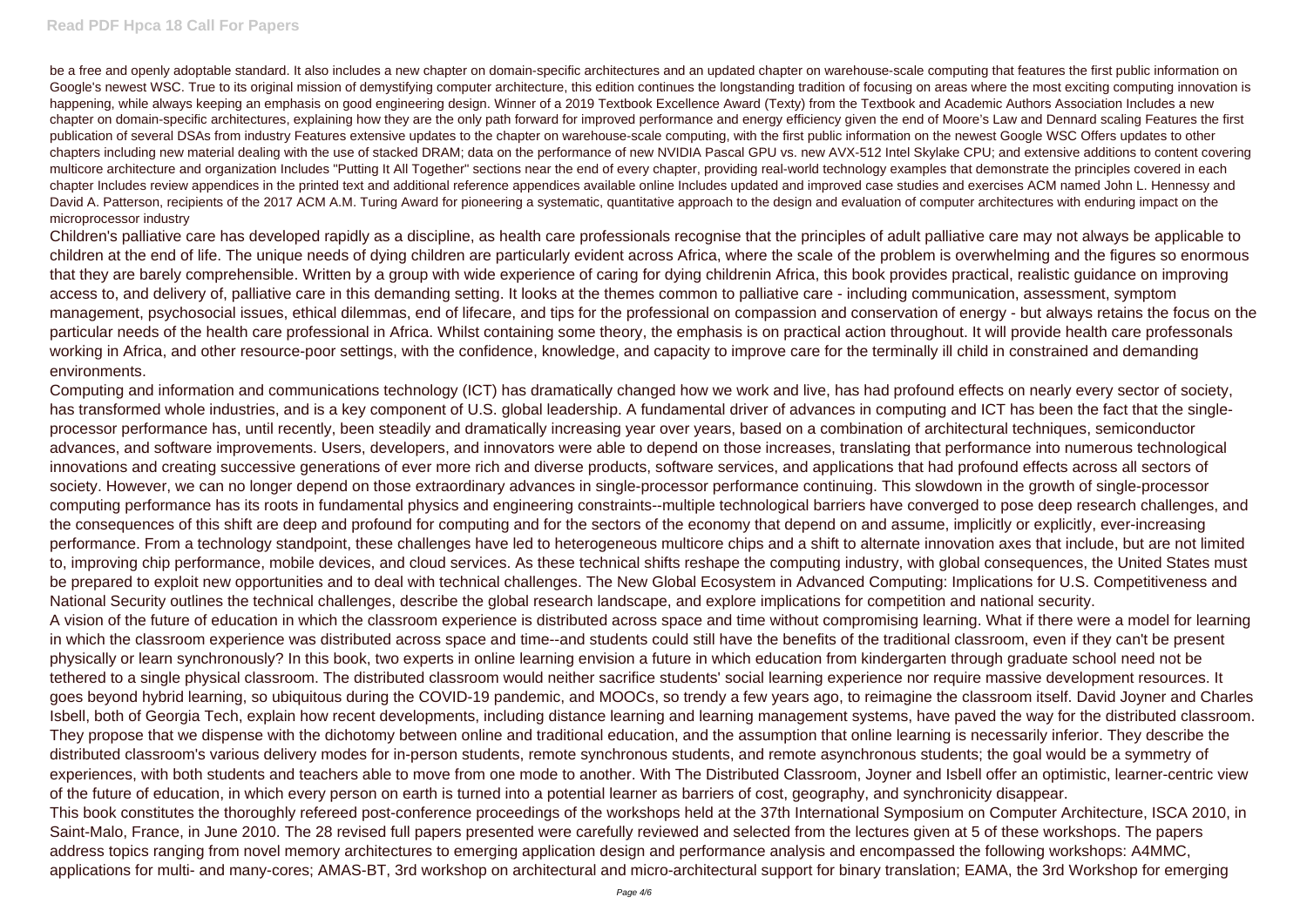applications and many-core architectures; WEED, 2nd Workshop on energy efficient design, as well as WIOSCA, the annual workshop on the interaction between operating systems and computer architecture.

This book constitutes the refereed proceedings of the 19th International Conference on CParallel and Distributed Computing, Applications and Technologies, PDCAT 2018, held in Jeju Island, South Korea, in August 2018. The 35 revised full papers presented along with the 14 short papers and were carefully reviewed and selected from 150 submissions. The papers of this volume are organized in topical sections on wired and wireless communication systems, high dimensional data representation and processing, networks and information security, computing techniques for efficient networks design, electronic circuits for communication systems.

This book constitutes the refereed proceedings of the Second International Symposium on Benchmarking, Measuring, and Optimization, Bench 2019, held in Denver, CO, USA, in November 2019. The 20 full papers and 11 short papers presented were carefully reviewed and selected from 79 submissions. The papers are organized in topical sections named: Best Paper Session; AI Challenges on Cambircon using AIBenc; AI Challenges on RISC-V using AIBench; AI Challenges on X86 using AIBench; AI Challenges on 3D Face Recognition using AIBench; Benchmark; AI and Edge; Big Data; Datacenter; Performance Analysis; Scientific Computing.

Originally developed to support video games, graphics processor units (GPUs) are now increasingly used for general-purpose (non-graphics) applications ranging from machine learning to mining of cryptographic currencies. GPUs can achieve improved performance and efficiency versus central processing units (CPUs) by dedicating a larger fraction of hardware resources to computation. In addition, their general-purpose programmability makes contemporary GPUs appealing to software developers in comparison to domainspecific accelerators. This book provides an introduction to those interested in studying the architecture of GPUs that support general-purpose computing. It collects together information currently only found among a wide range of disparate sources. The authors led development of the GPGPU-Sim simulator widely used in academic research on GPU architectures. The first chapter of this book describes the basic hardware structure of GPUs and provides a brief overview of their history. Chapter 2 provides a summary of GPU programming models relevant to the rest of the book. Chapter 3 explores the architecture of GPU compute cores. Chapter 4 explores the architecture of the GPU memory system. After describing the architecture of existing systems, Chapters \ref{ch03} and \ref{ch04} provide an overview of related research. Chapter 5 summarizes cross-cutting research impacting both the compute core and memory system. This book should provide a valuable resource for those wishing to understand the architecture of graphics processor units (GPUs) used for acceleration of general-purpose applications and to those who want to obtain an introduction to the rapidly growing body of research exploring how to improve the architecture of these GPUs.

With growing interest in computer security and the protection of the code and data which execute on commodity computers, the amount of hardware security features in today's processors has increased significantly over the recent years. No longer of just academic interest, security features inside processors have been embraced by industry as well, with a number of commercial secure processor architectures available today. This book aims to give readers insights into the principles behind the design of academic and

This book constitutes the refereed proceedings of the 35th International Conference on High Performance Computing, ISC High Performance 2020, held in Frankfurt/Main, Germany, in June 2020.\* The 27 revised full papers presented were carefully reviewed and selected from 87 submissions. The papers cover a broad range of topics such as architectures, networks & infrastructure; artificial intelligence and machine learning; data, storage & visualization; emerging technologies; HPC algorithms; HPC applications; performance modeling & measurement; programming models & systems software. \*The conference was held virtually due to the COVID-19 pandemic. Chapters "Scalable Hierarchical Aggregation and Reduction Protocol (SHARP) Streaming-Aggregation Hardware Design and Evaluation", "Solving Acoustic Boundary Integral Equations Using High Performance Tile Low-Rank LU Factorization", "Scaling Genomics Data Processing with Memory-Driven Computing to Accelerate Computational Biology", "Footprint-Aware Power Capping for Hybrid Memory Based Systems", and "Pattern-Aware Staging for Hybrid Memory Systems" are available open access under a Creative Commons Attribution 4.0 International License via link.springer.com.

This book constitutes the proceedings of the 23rd International Conference on Parallel and Distributed Computing, Euro-Par 2017, held in Santiago de Compostela, Spain, in August/September 2017. The 50 revised full papers presented together with 2 abstract of invited talks and 1 invited paper were carefully reviewed and selected from 176 submissions. The papers are organized in the following topical sections: support tools and environments; performance and power modeling, prediction and evaluation; scheduling and load balancing; high performance architectures and compilers; parallel and distributed data management and analytics; cluster and cloud computing; distributed systems and algorithms; parallel and distributed programming, interfaces and languages; multicore and manycore parallelism; theory and algorithms for parallel computation and networking; prallel numerical methods and applications; and accelerator computing.

The two-volume set LNCS 11944-11945 constitutes the proceedings of the 19th International Conference on Algorithms and Architectures for Parallel Processing, ICA3PP 2019, held in Melbourne, Australia, in December 2019. The 73 full and 29 short papers presented were carefully reviewed and selected from 251 submissions. The papers are organized in topical sections on: Parallel and Distributed Architectures, Software Systems and Programming Models, Distributed and Parallel and Network-based Computing, Big Data and its Applications, Distributed and Parallel Algorithms, Applications of Distributed and Parallel Computing, Service Dependability and Security, IoT and CPS Computing, Performance Modelling and Evaluation.